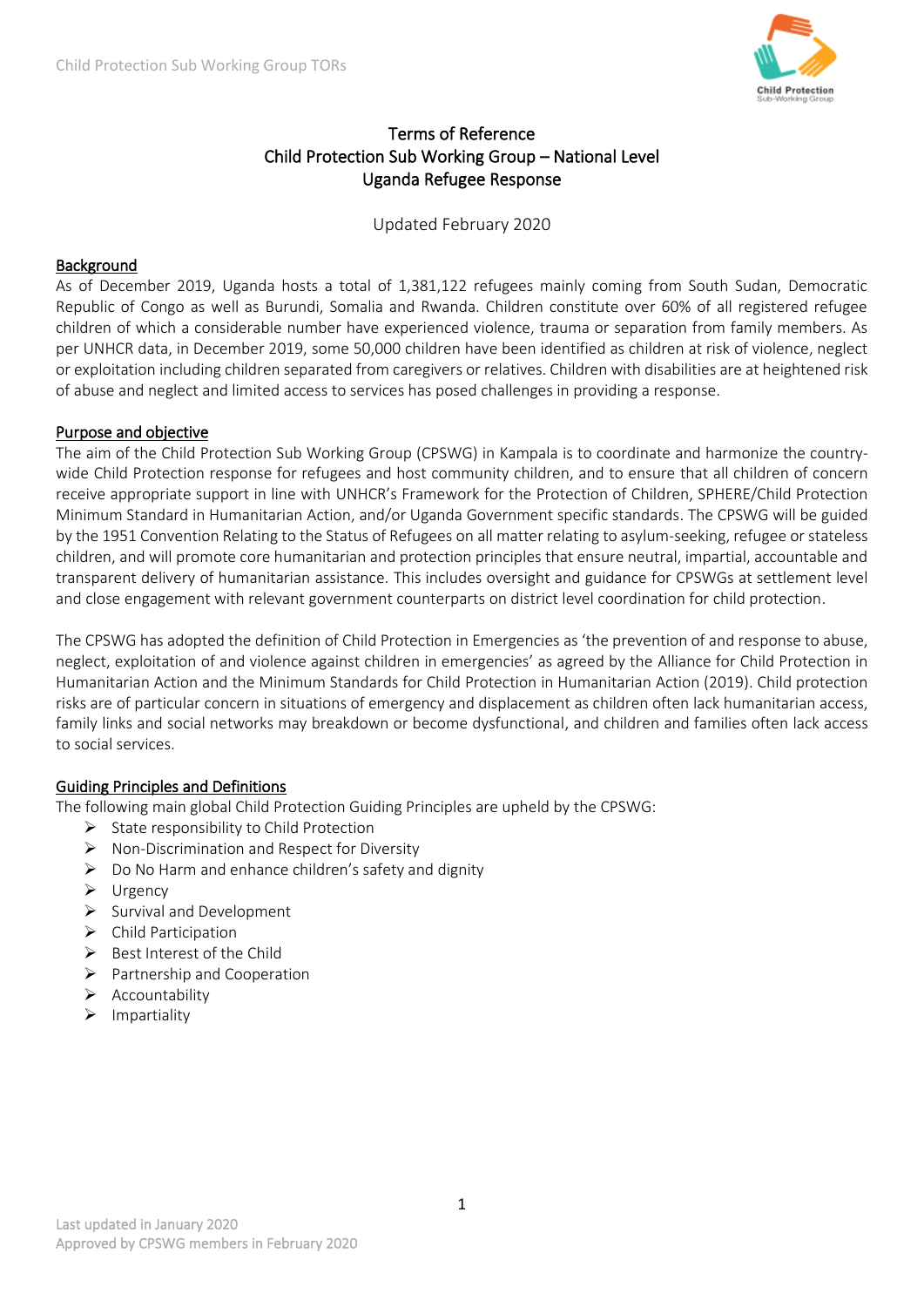

## Structure of the CPSWG

The CPSWG at national level takes place in Kampala and functions as the overall coordinating body to ensure Child Protection activities for refugee children are implemented. The CPSWG reports issues of concern to the national Child Protection WG coordinated by the Ministry of Gender, Labour and Social Development, keeping the UNHCR Representatives informed where relevant. The CPSWG also serves as a sub-group to the National Refugee Protection Working Group, co-led by the Office of the Prime Minister (OPM) and UNHCR.

The CPSWG co-chairs will participate in National Child Protection Working Group meetings and report back to the CPSWG members, both at the national, sub-national and settlement-levels on all developments related to refugee children related Child Protection issues.

The CPSWG shall be co-led by UNHCR and UNICEF in view of the recognition of their leadership and accountability roles in the sub sector's response. However, further integration, synergies as well as linkages should be developed with the national Child Protection Working Group. The CPSWG is a Sub-WG of the Protection WG within the Uganda Refugee Response Coordination Structure.

The CPSWG will meet every second Thursday of each month. The meeting will take place at UNHCR/UNICEF offices on rotation basis. Extraordinary meetings may be held, and task forces may be created by the co-chairs and at the request of members of the SWG, or as per urgency and prioritisation of interventions on a national and sub-national level as they arise. These ad-hoc Task Forces report to the national CPSWG. In 2020, three Task Forces are in place as per agreement with CPSWG members, including the Case Management Task Force (CMTF), the Cash-based Intervention in Child Protection Task Force (CBI/CP TF) as well as Child-friendly Spaces TF. Separate TORs exist for the task forces.

#### Field Coordination

The sub-national/settlement-level CPSWGs report to the Kampala based CPSWG, while the national level CPSWG provides regular updates, including meeting minutes to the sub-national and settlement-level CPSWGs. These fieldbased CPSWGs currently exist in all main settlements (see Annex 1). Coordinators are responsible to create, maintain and strengthen linkages between the field-based SWGs and the national SWGs. Field-based SWGs should also report to district-led Child Protection coordination structures and encourage. Please see attached Annex for a layout of fieldbased child protection coordination structures by location, chairs and meeting arrangements.

#### Linkages with other working groups/bodies

The CP SWG liaises through selected focal points with all other sectorial coordination groups and the CPSWG co-leads are members of the inter-sector working group.

#### Membership

The CPSWG is open to all operational partners implementing Child Protection programmes for refugees and host communities, be they Government, UN/inter-governmental organisations, or non-governmental organisations (both national, sub-national and international). The CPSWG co-chairs hold the responsibility to brief interested agencies on the ToRs, work plan and the CPSWG strategy, in addition the roles and responsibilities of the members.

#### Revisions of ToRs

The ToR will be reviewed once a year. However, this ToR is a working document and may be revised and updated to meet the needs of all members by agreement of the majority of the members.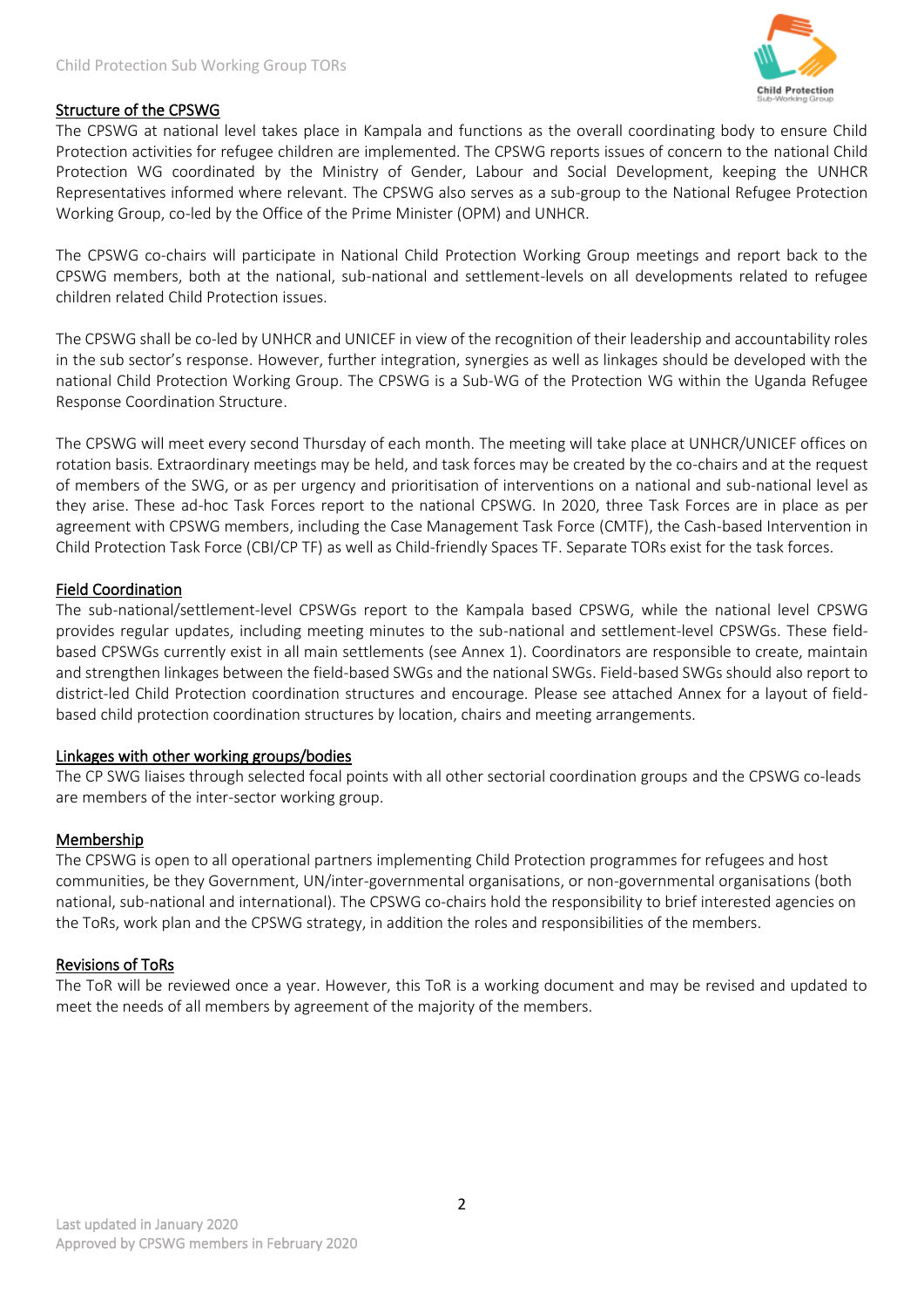

## Key Responsibilities and Accountability of the CPSWG

Consistent with the overall objectives, priorities and targets in the Refugee Response Plan (RRP), as well as the Comprehensive Refugee Response Framework (CRRF), the CPSWG in Uganda is accountable for:

- 1) Provide a strategic framework for the protection of refugee children in Uganda
- Develop a strategy and a work plan and revise them once a year or when needed and share the work plan with members as well as the Inter Sector Working Group;
- Ensure that activities and programmes of the respective agency are in line with the identified needs and to avoid duplication, including geographical and programmatic gaps;
- Ensure close coordination between field and national SWGs;
- 2) Child Protection Systems Strengthening
- Ensure refugee Child Protection responses are aligned to the national Child Protection system and in line with global standards
- Strengthen the coordination of Child Protection activities undertaken by national and international NGOs in refugee settlements and host communities and align with national coordination systems;
- Facilitate and promote links between the national CPSWG and the sub-national, settlement-level CPSWG;
- Facilitate the relationship with relevant Government counterparts and identify common advocacy messages;
- Agree to follow guiding principles for ethical child protection programming, including Government of Uganda principles;
- Support and advise the sub-national or settlement-level CPSWG, to ensure effective coordination of prevention and response activities. This includes receiving updates and minutes from the meetings of the subnational/settlement-level CPSWGs, and addressing unresolved coordination/operational issues through the national CPSWG;
- Review and provide guidance and support to sub-national and settlement-level CPSWG to revise and update their TORs, maintaining consistency across all CPSWGs while ensuring these are context-specific;
- 3) Strengthen Child Protection information/ data management
- Collect data on the incidence of reports of violence and neglect against girls and boys and the responses, facilitated by the use of agreed upon Information Management Systems;
- Set-up and maintain an up-to-date common platform for compiling and sharing key tools amongst all members of the CPSWG;
- Share information about needs/gaps analysis to guarantee a common understanding by all partners of the sector's needs, to ensure that the strategy's objectives and targets are met;
- Share lessons learned, and promote Child Protection best practice;
- Maintain sector information contained on the UNHCR data website, including by ensuring the regular updating of 5W matrices and Child Protection Dashboards, and the development of other information management tools in accordance with other inter-agency information management and reporting tools;
- Monitor the implementation and updating of the referral pathways to ensure the referral system focuses on providing prompt and appropriate services to children;
- Conduct regular mapping of the key areas related to CP prevention and response;
- 4) Reporting and resource allocation
- Report timely on CPSWG activities in accordance with the RRP, CRRF agreed schedule, and through the ISWG;
- Contribute to common advocacy and resource mobilization platforms through regular distribution of consistent reports to all stakeholders to keep them informed about the nature and extent of CP issues, activities undertaken, and results achieved;
- Develop inter-agency fundraising appeals and represent the CPSWG in donor fora and inter-agency funding mechanisms;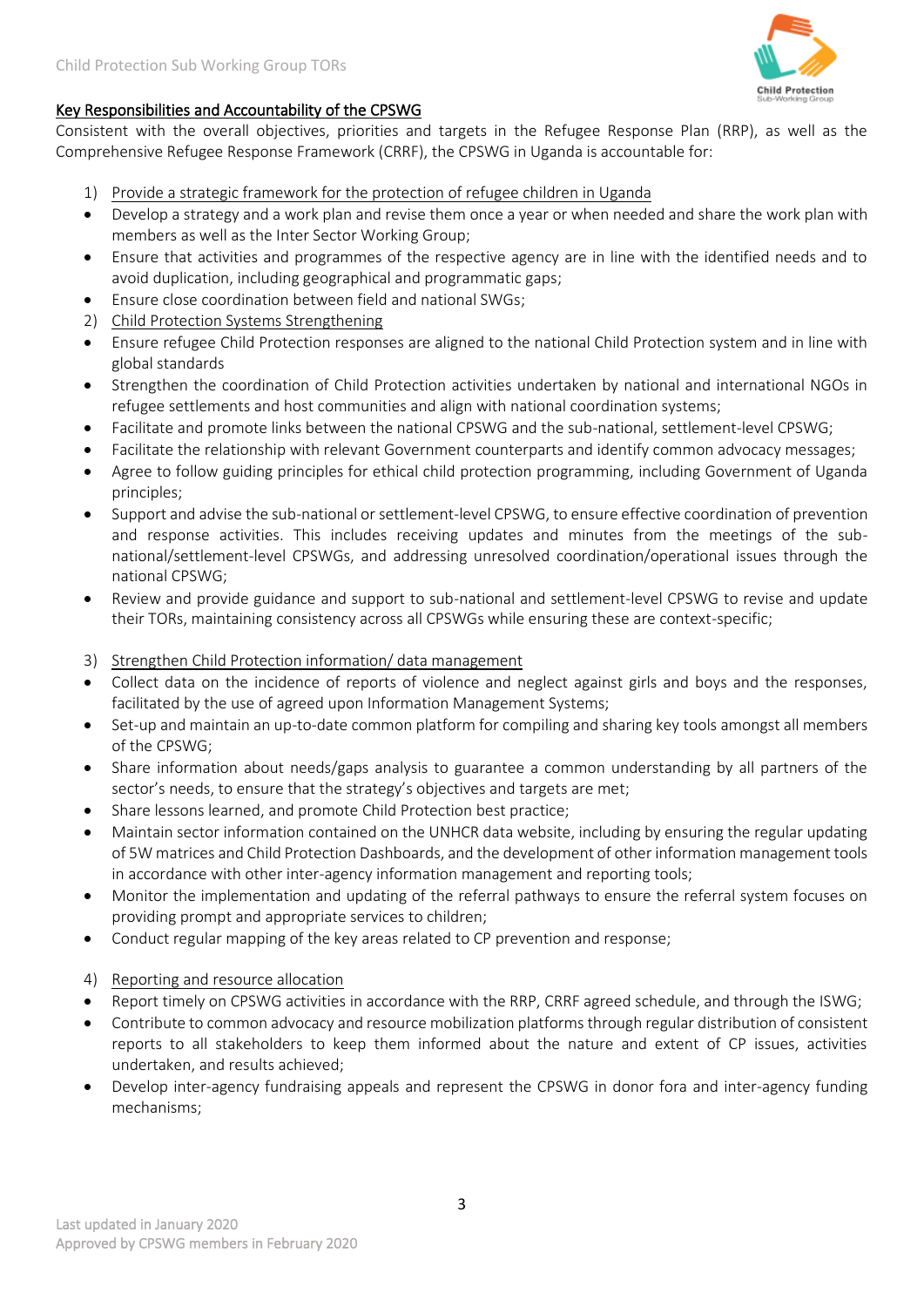

- 5) Strengthen Child Protection capacity and ensure harmonized response
- Strengthen development and sharing of knowledge and skills, and use of standardised tools, procedures, and protocols;
- Monitor the implementation of SOPs for all actors involved in the Child Protection response;
- Guide common processes related to the sector's response, such as contingency planning, transition from inkind to cash interventions, targeting, or use of common data collection and information management tools;
- Promote capacity building of relevant national and international standards, e.g. national protocols, existing policy guidance, global Child Protection Guidelines;
- Develop and implement trainings and/or workshops for CPSWG members as well other actors on the ground;
- 6) Child Protection mainstreaming
- Participate in all inter-sector coordination meetings and other relevant processes to ensure that appropriate linkages are made with other sector's objectives and strategies;
- Provide relevant trainings on CP mainstreaming to SWG members and other humanitarian sectors;
- Enhance the participation of other sectors in the CP working group;
- Monitor mainstreaming of Child Protection through an agreed upon list of indicators in line with the Child Protection Minimum Standards in Humanitarian Action and/or key indicators monitored by relevant government ministries;
- 7) Awareness and advocacy on Child Protection risks
- Support community mobilization, behavior change activities and develop\revise materials in close collaboration with relevant technical line ministries;
- Develop joint advocacy messages in coordination with other sectors on cross-cutting issues.

#### Contacts and Information:

Sophie Etzold (Co-Chair UNHCR) – [etzold@unhcr.org](mailto:etzold@unhcr.org)

Lisa Zimmermann (Co-chair UNICEF) – [lzimmermann@unicef.org](mailto:lzimmermann@unicef.org)

For further information, please visit: UNHCR Uganda - CP SWG portal: <https://data2.unhcr.org/en/working-group/156?sv=0&geo=220>